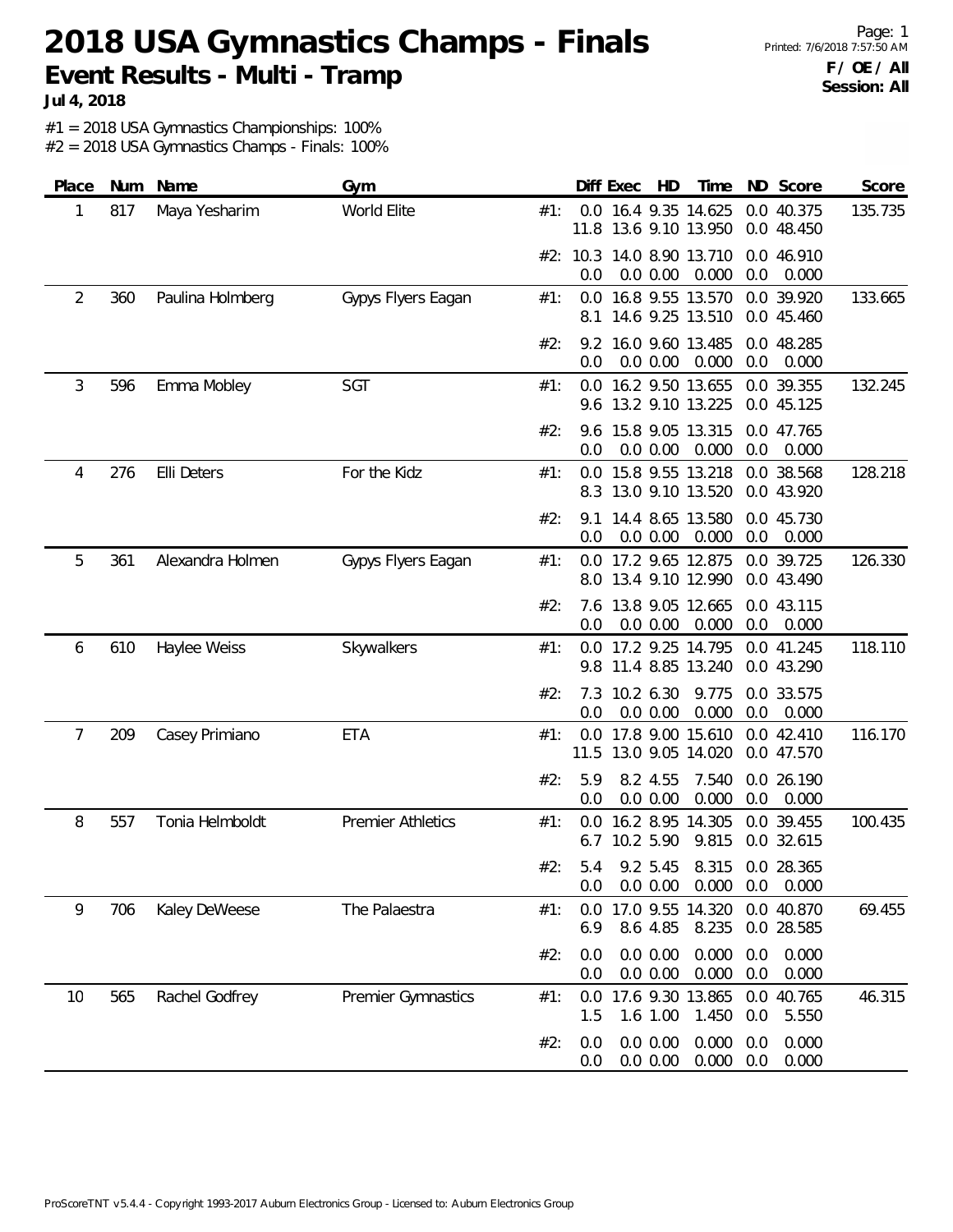#### **2018 USA Gymnastics Champs - Finals Event Results - Multi - Tramp**

**Jul 4, 2018**

#1 = 2018 USA Gymnastics Championships: 100%

| <b>ETA</b><br>0.0 17.2 9.15 14.715<br>0.0 41.065<br>138.710<br>204<br>Michael Malvone<br>1<br>#1:<br>10.3 15.0 8.70 14.930<br>0.0 48.930<br>#2:<br>9.7 14.8 9.50 14.715<br>0.0 48.715<br>0.0 0.00<br>0.000<br>0.0<br>0.000<br>0.0<br>14.0 8.15 13.040<br>2<br>130<br>Nicholas Melloni<br><b>Dulles Gymnastics</b><br>0.0 35.190<br>126.280<br>#1:<br>0.0<br>12.0 8.65 14.355<br>9.1<br>0.0 44.105<br>13.4 8.80 14.485<br>#2: 10.3<br>0.0 46.985<br>0.000<br>0.0<br>0.0<br>0.0 0.00<br>0.000<br>Samuel Choate<br>120.065<br>3<br>634<br><b>Stars Gymnastics</b><br>17.2 8.80 15.390<br>0.0 41.390<br>#1:<br>0.0<br>10.0 6.30 10.385 -0.2 34.185<br>12.6 8.95 12.840<br>0.0 44.490<br>#2: 10.1<br>0.0 0.00<br>0.0<br>0.000<br>0.0<br>0.000<br>663<br>Andrew Wise<br>18.6 9.25 15.480<br>0.0 43.330<br>112.445<br>4<br><b>T&amp;T Express</b><br>#1:<br>0.0<br>4.8 2.55<br>4.2<br>4.725<br>0.0 16.275<br>16.8 9.05 15.090<br>#2: 11.9<br>0.0 52.840<br>0.0<br>0.0 0.00<br>0.000<br>0.0<br>0.000<br>5<br>16.6 8.90 16.130<br>81<br><b>Amplify Gymnastics</b><br>0.0 41.630<br>102.780<br>Drake McMullen<br>#1:<br>0.0<br>15.0 9.00 15.490<br>11.6<br>0.0 51.090<br>#2:<br>2.0<br>3.2 1.75<br>3.110<br>0.0 10.060<br>0.0 0.00<br>0.000<br>0.0<br>0.0<br>0.000<br>SGT<br>16.6 9.10 15.085<br>0.0 40.785<br>84.530<br>595<br>Dayton Loynd<br>6<br>#1:<br>0.0<br>8.615 -0.4 28.965<br>6.5<br>8.8 5.45<br>4.530<br>#2:<br>3.5<br>4.2 2.55<br>0.0 14.780<br>0.0 0.00<br>0.000<br>0.0<br>0.000<br>0.0<br>7<br>598<br>Jack Warder<br>SGT<br>16.8 9.20 14.580<br>0.0 40.580<br>83.065<br>#1:<br>0.0<br>10.6 7.15 11.170<br>0.0 37.420<br>8.5<br>#2:<br>1.5<br>1.2 0.95<br>1.415<br>5.065<br>0.0<br>0.0<br>0.0 0.00<br>0.000<br>0.000<br>0.0<br>8<br>392<br>Simon Smith<br>15.6 9.25 15.155<br>0.0 40.005<br><b>High Altitude</b><br>#1:<br>69.960<br>0.0<br>5.8 3.55<br>4.7<br>6.000<br>0.0 20.050<br>#2:<br>$2.2^{\circ}$<br>2.8 1.85 3.055 0.0 9.905<br>0.0 0.00 0.000 0.0 0.000<br>0.0 <sub>1</sub><br>Vincent Pedulla<br>Garden State<br>0.0 17.8 9.55 15.825 0.0 43.175<br>59.020<br>9<br>296<br>#1:<br>4.845 0.0 15.845<br>4.8 2.60<br>3.6<br>#2:<br>0.0 0.00<br>0.000<br>0.000<br>0.0<br>0.0 | Place | Num Name | Gym |     | Diff Exec HD | Time  |     | ND Score | Score |
|----------------------------------------------------------------------------------------------------------------------------------------------------------------------------------------------------------------------------------------------------------------------------------------------------------------------------------------------------------------------------------------------------------------------------------------------------------------------------------------------------------------------------------------------------------------------------------------------------------------------------------------------------------------------------------------------------------------------------------------------------------------------------------------------------------------------------------------------------------------------------------------------------------------------------------------------------------------------------------------------------------------------------------------------------------------------------------------------------------------------------------------------------------------------------------------------------------------------------------------------------------------------------------------------------------------------------------------------------------------------------------------------------------------------------------------------------------------------------------------------------------------------------------------------------------------------------------------------------------------------------------------------------------------------------------------------------------------------------------------------------------------------------------------------------------------------------------------------------------------------------------------------------------------------------------------------------------------------------------------------------------------------------------------------------------------------------------------------------------------------------------------------------------------------------------------|-------|----------|-----|-----|--------------|-------|-----|----------|-------|
|                                                                                                                                                                                                                                                                                                                                                                                                                                                                                                                                                                                                                                                                                                                                                                                                                                                                                                                                                                                                                                                                                                                                                                                                                                                                                                                                                                                                                                                                                                                                                                                                                                                                                                                                                                                                                                                                                                                                                                                                                                                                                                                                                                                        |       |          |     |     |              |       |     |          |       |
|                                                                                                                                                                                                                                                                                                                                                                                                                                                                                                                                                                                                                                                                                                                                                                                                                                                                                                                                                                                                                                                                                                                                                                                                                                                                                                                                                                                                                                                                                                                                                                                                                                                                                                                                                                                                                                                                                                                                                                                                                                                                                                                                                                                        |       |          |     |     |              |       |     |          |       |
|                                                                                                                                                                                                                                                                                                                                                                                                                                                                                                                                                                                                                                                                                                                                                                                                                                                                                                                                                                                                                                                                                                                                                                                                                                                                                                                                                                                                                                                                                                                                                                                                                                                                                                                                                                                                                                                                                                                                                                                                                                                                                                                                                                                        |       |          |     |     |              |       |     |          |       |
|                                                                                                                                                                                                                                                                                                                                                                                                                                                                                                                                                                                                                                                                                                                                                                                                                                                                                                                                                                                                                                                                                                                                                                                                                                                                                                                                                                                                                                                                                                                                                                                                                                                                                                                                                                                                                                                                                                                                                                                                                                                                                                                                                                                        |       |          |     |     |              |       |     |          |       |
|                                                                                                                                                                                                                                                                                                                                                                                                                                                                                                                                                                                                                                                                                                                                                                                                                                                                                                                                                                                                                                                                                                                                                                                                                                                                                                                                                                                                                                                                                                                                                                                                                                                                                                                                                                                                                                                                                                                                                                                                                                                                                                                                                                                        |       |          |     |     |              |       |     |          |       |
|                                                                                                                                                                                                                                                                                                                                                                                                                                                                                                                                                                                                                                                                                                                                                                                                                                                                                                                                                                                                                                                                                                                                                                                                                                                                                                                                                                                                                                                                                                                                                                                                                                                                                                                                                                                                                                                                                                                                                                                                                                                                                                                                                                                        |       |          |     |     |              |       |     |          |       |
|                                                                                                                                                                                                                                                                                                                                                                                                                                                                                                                                                                                                                                                                                                                                                                                                                                                                                                                                                                                                                                                                                                                                                                                                                                                                                                                                                                                                                                                                                                                                                                                                                                                                                                                                                                                                                                                                                                                                                                                                                                                                                                                                                                                        |       |          |     |     |              |       |     |          |       |
|                                                                                                                                                                                                                                                                                                                                                                                                                                                                                                                                                                                                                                                                                                                                                                                                                                                                                                                                                                                                                                                                                                                                                                                                                                                                                                                                                                                                                                                                                                                                                                                                                                                                                                                                                                                                                                                                                                                                                                                                                                                                                                                                                                                        |       |          |     |     |              |       |     |          |       |
|                                                                                                                                                                                                                                                                                                                                                                                                                                                                                                                                                                                                                                                                                                                                                                                                                                                                                                                                                                                                                                                                                                                                                                                                                                                                                                                                                                                                                                                                                                                                                                                                                                                                                                                                                                                                                                                                                                                                                                                                                                                                                                                                                                                        |       |          |     |     |              |       |     |          |       |
|                                                                                                                                                                                                                                                                                                                                                                                                                                                                                                                                                                                                                                                                                                                                                                                                                                                                                                                                                                                                                                                                                                                                                                                                                                                                                                                                                                                                                                                                                                                                                                                                                                                                                                                                                                                                                                                                                                                                                                                                                                                                                                                                                                                        |       |          |     |     |              |       |     |          |       |
|                                                                                                                                                                                                                                                                                                                                                                                                                                                                                                                                                                                                                                                                                                                                                                                                                                                                                                                                                                                                                                                                                                                                                                                                                                                                                                                                                                                                                                                                                                                                                                                                                                                                                                                                                                                                                                                                                                                                                                                                                                                                                                                                                                                        |       |          |     |     |              |       |     |          |       |
|                                                                                                                                                                                                                                                                                                                                                                                                                                                                                                                                                                                                                                                                                                                                                                                                                                                                                                                                                                                                                                                                                                                                                                                                                                                                                                                                                                                                                                                                                                                                                                                                                                                                                                                                                                                                                                                                                                                                                                                                                                                                                                                                                                                        |       |          |     |     |              |       |     |          |       |
|                                                                                                                                                                                                                                                                                                                                                                                                                                                                                                                                                                                                                                                                                                                                                                                                                                                                                                                                                                                                                                                                                                                                                                                                                                                                                                                                                                                                                                                                                                                                                                                                                                                                                                                                                                                                                                                                                                                                                                                                                                                                                                                                                                                        |       |          |     |     |              |       |     |          |       |
|                                                                                                                                                                                                                                                                                                                                                                                                                                                                                                                                                                                                                                                                                                                                                                                                                                                                                                                                                                                                                                                                                                                                                                                                                                                                                                                                                                                                                                                                                                                                                                                                                                                                                                                                                                                                                                                                                                                                                                                                                                                                                                                                                                                        |       |          |     |     |              |       |     |          |       |
|                                                                                                                                                                                                                                                                                                                                                                                                                                                                                                                                                                                                                                                                                                                                                                                                                                                                                                                                                                                                                                                                                                                                                                                                                                                                                                                                                                                                                                                                                                                                                                                                                                                                                                                                                                                                                                                                                                                                                                                                                                                                                                                                                                                        |       |          |     |     |              |       |     |          |       |
|                                                                                                                                                                                                                                                                                                                                                                                                                                                                                                                                                                                                                                                                                                                                                                                                                                                                                                                                                                                                                                                                                                                                                                                                                                                                                                                                                                                                                                                                                                                                                                                                                                                                                                                                                                                                                                                                                                                                                                                                                                                                                                                                                                                        |       |          |     |     |              |       |     |          |       |
|                                                                                                                                                                                                                                                                                                                                                                                                                                                                                                                                                                                                                                                                                                                                                                                                                                                                                                                                                                                                                                                                                                                                                                                                                                                                                                                                                                                                                                                                                                                                                                                                                                                                                                                                                                                                                                                                                                                                                                                                                                                                                                                                                                                        |       |          |     |     |              |       |     |          |       |
|                                                                                                                                                                                                                                                                                                                                                                                                                                                                                                                                                                                                                                                                                                                                                                                                                                                                                                                                                                                                                                                                                                                                                                                                                                                                                                                                                                                                                                                                                                                                                                                                                                                                                                                                                                                                                                                                                                                                                                                                                                                                                                                                                                                        |       |          |     | 0.0 | 0.0 0.00     | 0.000 | 0.0 | 0.000    |       |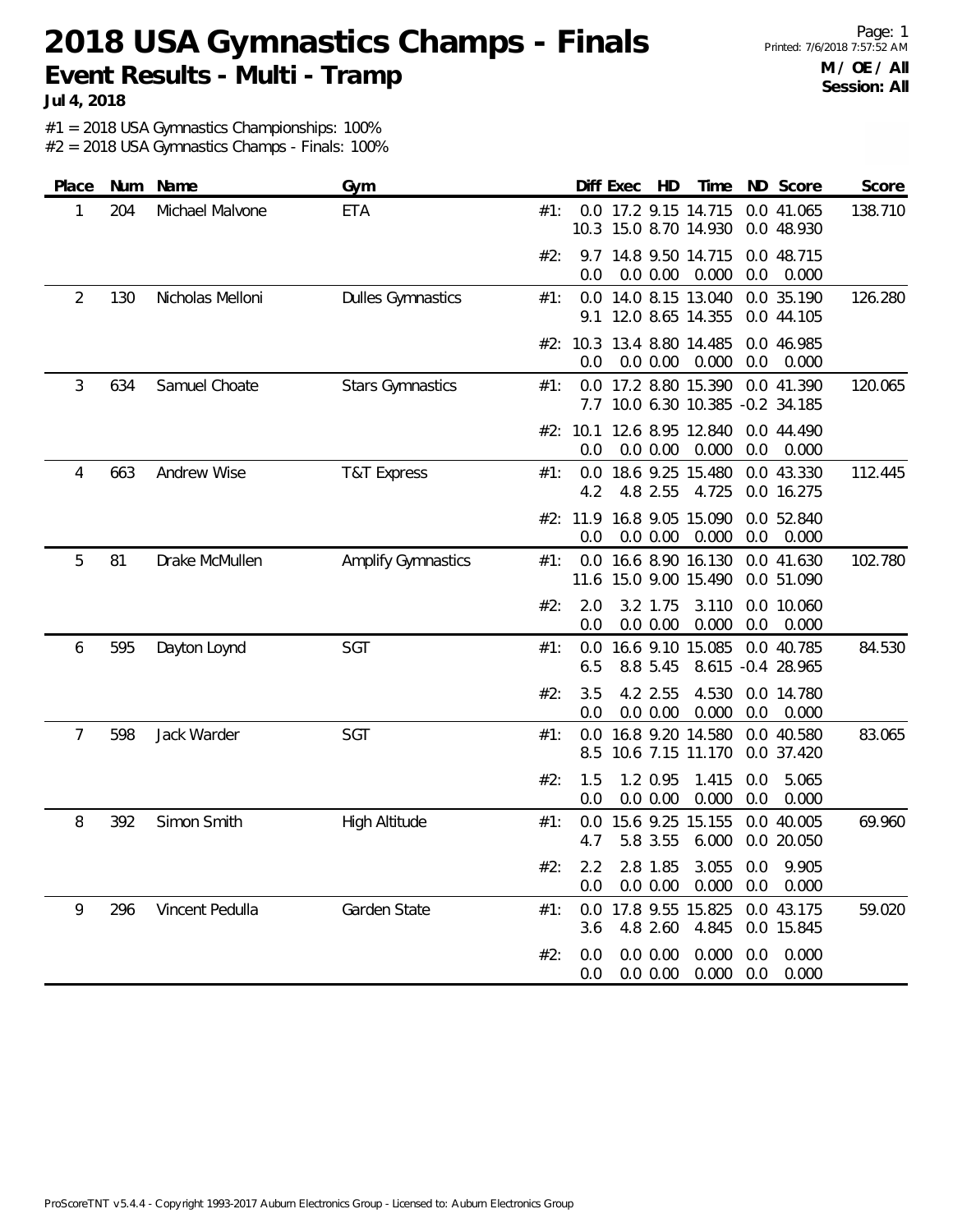**2018 USA Gymnastics Champs - Finals Event Results - Multi - Tumble**

Page: 1 Printed: 7/6/2018 7:14:24 AM **F / OE / All Session: All**

**Jul 4, 2018**

#1 = 2018 USA Gymnastics Championships: 100%

| Place          | Num | Name             | Gym                |        | Diff Exec ND Score                                       | Score   |
|----------------|-----|------------------|--------------------|--------|----------------------------------------------------------|---------|
| 1              | 302 | Isabel Steinmetz | <b>GCEN</b>        | #1:    | $3.5$ 25.1<br>0.0 28.600<br>1.8 25.5<br>0.0 27.300       | 117.800 |
|                |     |                  |                    | #2:    | 3.7 27.0<br>0.0 30.700<br>3.6 27.6<br>0.0 31.200         |         |
| $\overline{2}$ | 596 | Emma Mobley      | SGT                | $#1$ : | 3.2 23.1 -0.6 25.700<br>3.8 26.3<br>0.0 30.100           | 117.300 |
|                |     |                  |                    | #2:    | 3.6 27.4<br>0.0 31.000<br>3.8 26.7<br>0.0 30.500         |         |
| 3              | 615 | Susan Gill       | So Cal TTC         | $#1$ : | $3.2$ 26.7<br>0.0 29.900<br>1.9 24.9<br>0.0 26.800       | 116.700 |
|                |     |                  |                    | #2:    | 3.4 27.3<br>0.0 30.700<br>3.2 26.4 -0.3 29.300           |         |
| 4              | 593 | Caroline Hudson  | SGT                | #1:    | 1.2 24.9<br>0.0 26.100<br>3.9 25.3<br>0.0 29.200         | 112.100 |
|                |     |                  |                    | #2:    | 3.2 26.6<br>0.0 29.800<br>1.2 26.1 -0.3 27.000           |         |
| 5              | 789 | Michiko Sharpe   | Wcc                | #1:    | 1.9 24.2 0.0 26.100<br>2.8 25.4 -3.0 25.200              | 107.800 |
|                |     |                  |                    | #2:    | $3.4$ 27.1<br>0.0 30.500<br>1.9 24.1<br>0.0 26.000       |         |
| 6              | 99  | Phoebe Lewis     | Capital Gymnastics | #1:    | 0.0 25.200<br>1.1<br>24.1<br>23.6<br>3.8<br>0.0 27.400   | 102.500 |
|                |     |                  |                    | #2:    | 23.8<br>0.0 24.900<br>1.1<br>23.9<br>0.0 25.000<br>1.1   |         |
| 7              | 415 | Sarah Viola      | Indigo             | #1:    | 0.0<br>0.000<br>0.0<br>0.0<br>0.0<br>0.000<br>0.0<br>0.0 | 0.000   |
|                |     |                  |                    | #2:    | 0.000<br>0.0<br>0.0<br>0.0<br>0.000<br>0.0<br>0.0<br>0.0 |         |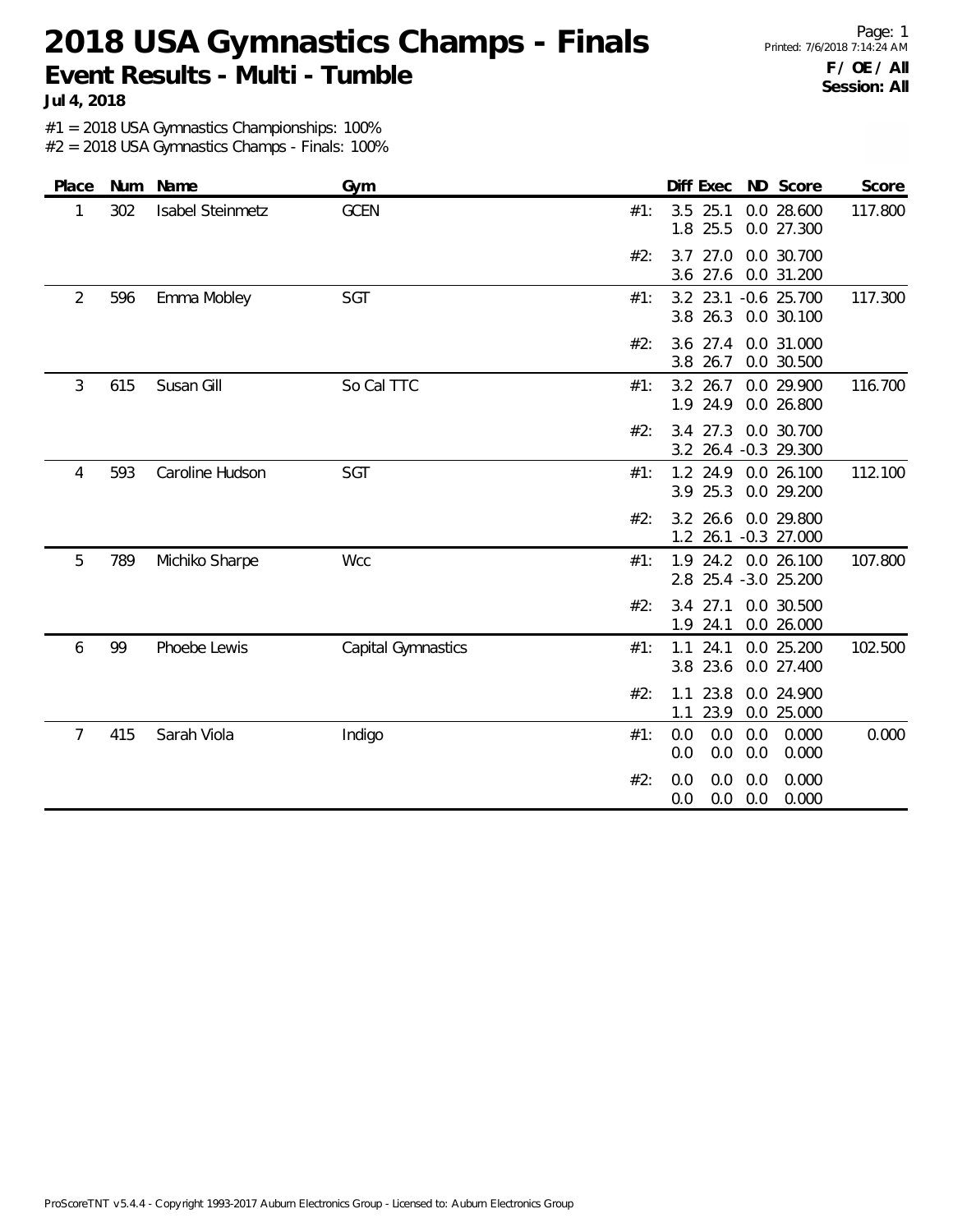# **2018 USA Gymnastics Champs - Finals Event Results - Multi - Tumble**

Page: 1 Printed: 7/6/2018 6:54:20 AM **M / OE / All Session: All**

**Jul 4, 2018**

#1 = 2018 USA Gymnastics Championships: 100%

| Place | Num | Name                | Gym                        |     | Diff Exec                  | ND Score                                     | Score   |
|-------|-----|---------------------|----------------------------|-----|----------------------------|----------------------------------------------|---------|
| 1     | 533 | Max Lively          | Oklahoma Extreme           | #1: | 25.7<br>8.1<br>3.8 27.2    | 0.0 33.800<br>0.0 31.000                     | 126.600 |
|       |     |                     |                            | #2: | 8.1<br>22.2<br>3.8<br>27.7 | 0.0 30.300<br>0.0 31.500                     |         |
| 2     | 66  | Aaron Jett          | All American               | #1: | 8.1<br>25.0<br>3.6 27.5    | 0.0 33.100<br>0.0 31.100                     | 123.900 |
|       |     |                     |                            | #2: | 8.1<br>24.3<br>1.2 26.1    | 0.0 32.400<br>0.0 27.300                     |         |
| 3     | 423 | Keith Eldridge      | <b>Integrity Athletics</b> | #1: | 3.4 26.8<br>4.0 25.8       | 0.0 30.200<br>0.0 29.800                     | 120.200 |
|       |     |                     |                            | #2: | 26.5<br>3.4<br>26.3<br>4.0 | 0.0 29.900<br>0.0 30.300                     |         |
| 4     | 160 | Jeremy Darr         | Eagle Gymnastics TX        | #1: | 22.6<br>3.3                | 0.0 25.900<br>4.0 26.0 -0.2 29.800           | 119.800 |
|       |     |                     |                            | #2: | 8.5                        | 24.8 -0.6 32.700<br>4.0 27.4 0.0 31.400      |         |
| 5     | 412 | Kodin Priest        | Indigo                     | #1: | 3.6<br>27.2<br>4.3 26.7    | 0.0 30.800<br>0.0 31.000                     | 119.500 |
|       |     |                     |                            | #2: | 4.4 26.7<br>25.4<br>1.2    | 0.0 31.100<br>0.0 26.600                     |         |
| 6     | 364 | Andres Villa        | Gypys Flyers Eagan         | #1: | 3.6 25.0<br>3.8 25.5       | 0.0 28.600<br>0.0 29.300                     | 118.000 |
|       |     |                     |                            | #2: | 3.6 26.3<br>3.8 26.4       | 0.0 29.900<br>0.0 30.200                     |         |
| 7     | 84  | <b>Tate Simmons</b> | <b>Amplify Gymnastics</b>  | #1: | 8.1<br>24.0<br>1.7         | 0.0 32.100<br>25.9 -3.6 24.000               | 112.800 |
|       |     |                     |                            | #2: | 3.4<br>3.2 25.6            | 24.8 -0.3 27.900<br>0.0 28.800               |         |
| 8     | 362 | David Sulistyo      | Gypys Flyers Eagan         | #1: | 4.1<br>23.6<br>3.6 24.8    | 0.0 27.700<br>0.0 28.400                     | 110.400 |
|       |     |                     |                            |     | 1.2 24.5                   | #2: 4.1 24.5 0.0 28.600<br>0.0 25.700        |         |
| 9     | 620 | Joshua Hicks        | Sonshine Academy           | #1: |                            | 8.4 21.9 -0.3 30.000<br>3.0 18.8 -0.5 21.300 | 51.300  |
|       |     |                     |                            | #2: | 0.0<br>0.0<br>0.0          | $0.0\quad 0.0$<br>0.000<br>0.0<br>0.000      |         |
| 10    | 665 | Jared Bernstein     | <b>TAG USA</b>             | #1: |                            | 2.8 18.3 0.0 21.100<br>1.2 24.9 0.0 26.100   | 47.200  |
|       |     |                     |                            | #2: | 0.0<br>0.0<br>0.0<br>0.0   | 0.0<br>0.000<br>0.000<br>0.0                 |         |
|       |     |                     |                            |     |                            |                                              |         |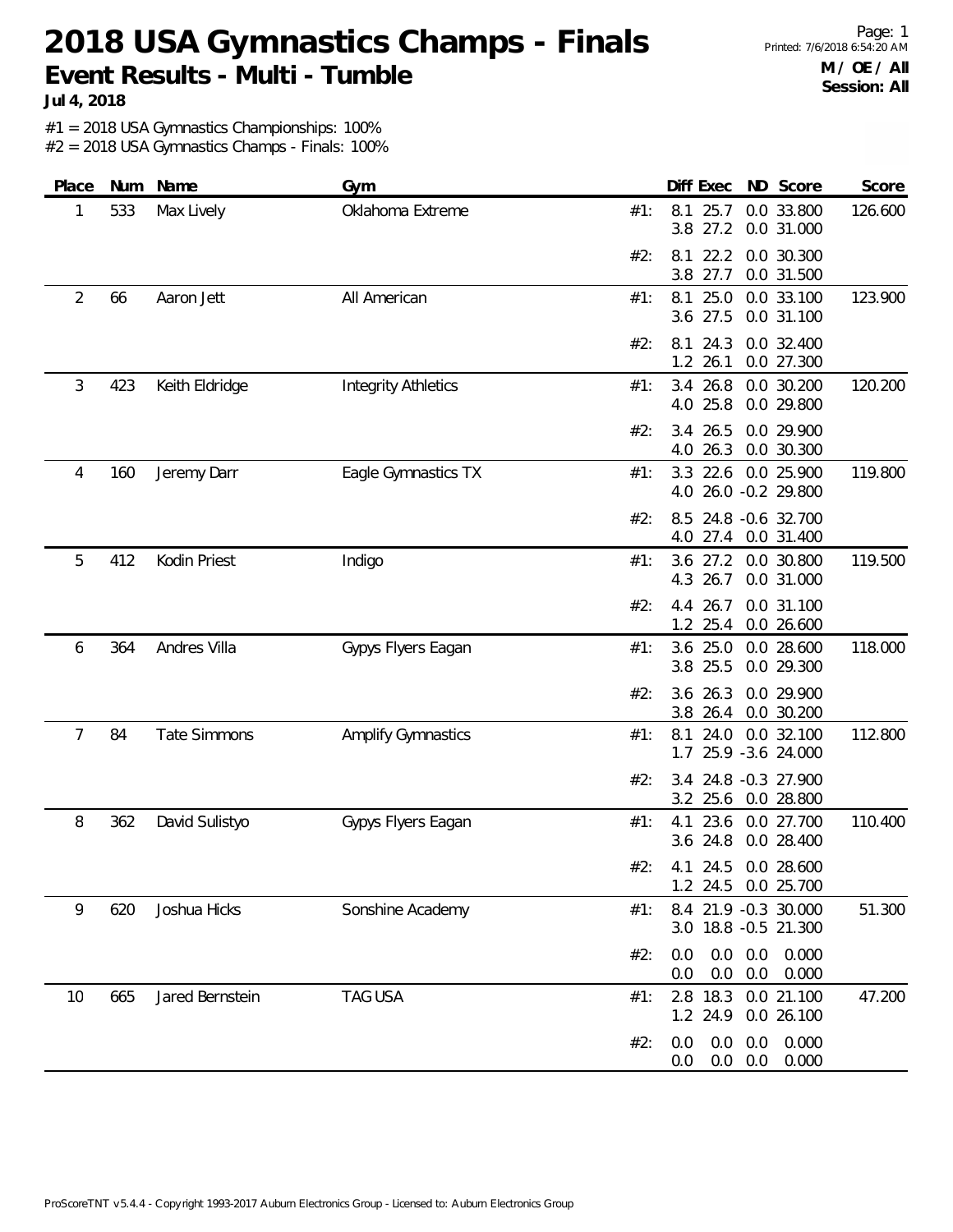### **2018 USA Gymnastics Champs - Finals Event Results - Multi - D-Mini**

Page: 1 Printed: 7/6/2018 6:54:24 AM **F / OE / All Session: All**

**Jul 4, 2018**

#1 = 2018 USA Gymnastics Championships: 100%

| Place | Num | Name                    | Gym                        |     | Diff Exec                                    | ND Score                             | Score   |
|-------|-----|-------------------------|----------------------------|-----|----------------------------------------------|--------------------------------------|---------|
| 1     | 360 | Paulina Holmberg        | Gypys Flyers Eagan         | #1: | 28.1<br>5.2<br>3.3 28.3                      | 0.0 33.300<br>0.0 31.600             | 130.600 |
|       |     |                         |                            | #2: | 28.1<br>4.4<br>5.2 28.0                      | 0.0 32.500<br>0.0 33.200             |         |
| 2     | 429 | Trinity Van Natta       | <b>Integrity Athletics</b> | #1: | 4.4 27.0 -1.5 29.900<br>5.6 28.2 -0.3 33.500 |                                      | 129.600 |
|       |     |                         |                            | #2: | 5.2 28.0<br>5.2 28.1 -0.3 33.000             | 0.0 33.200                           |         |
| 3     | 596 | Emma Mobley             | <b>SGT</b>                 | #1: | 5.2 28.1<br>4.8 28.0                         | 0.0 33.300<br>0.0 32.800             | 126.900 |
|       |     |                         |                            | #2: | 3.9<br>4.3                                   | 27.8 0.0 31.700<br>25.7 -0.9 29.100  |         |
| 4     | 610 | Haylee Weiss            | Skywalkers                 | #1: | 5.2<br>4.4 27.1                              | 27.2 -1.2 31.200<br>0.0 31.500       | 126.500 |
|       |     |                         |                            | #2: | 3.5<br>28.5<br>4.8                           | 0.0 32.000<br>27.9 -0.9 31.800       |         |
| 5     | 302 | <b>Isabel Steinmetz</b> | <b>GCEN</b>                | #1: | 5.6<br>27.7<br>0.0<br>0.0<br>0.0             | 0.0 33.300<br>0.000                  | 95.000  |
|       |     |                         |                            | #2: | 2.7<br>3.6                                   | 28.5 -0.3 30.900<br>28.1 -0.9 30.800 |         |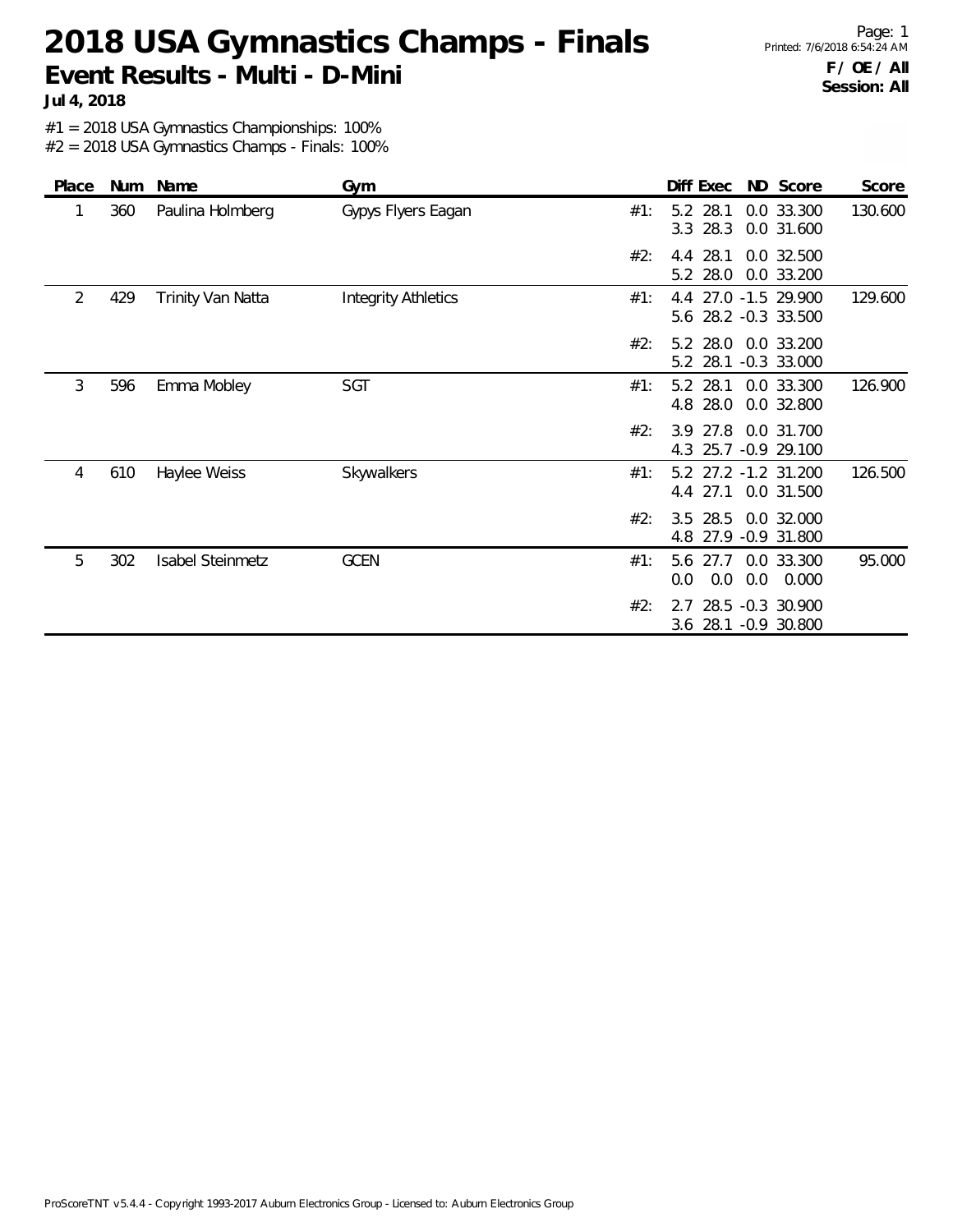#### **2018 USA Gymnastics Champs - Finals Event Results - Multi - D-Mini**

**Jul 4, 2018**

#1 = 2018 USA Gymnastics Championships: 100%

| Place | Num | Name                | Gym                        |     | Diff Exec<br>ND Score                                            | Score   |
|-------|-----|---------------------|----------------------------|-----|------------------------------------------------------------------|---------|
| 1     | 526 | Emilio Lehmer       | <b>NVG</b>                 | #1: | 0.0 34.000<br>$6.4$ 27.6<br>6.0 27.9<br>0.0 33.900               | 132.600 |
|       |     |                     |                            | #2: | 27.9<br>0.0 33.500<br>5.6<br>4.8 27.6 -1.2 31.200                |         |
| 2     | 364 | Andres Villa        | Gypys Flyers Eagan         | #1: | 6.4 27.1 -1.2 32.300<br>6.4 27.2 0.0 33.600                      | 132.100 |
|       |     |                     |                            | #2: | 6.8 27.5 -0.6 33.700<br>4.3 28.5 -0.3 32.500                     |         |
| 3     | 362 | David Sulistyo      | Gypys Flyers Eagan         | #1: | 5.6 27.9 0.0 33.500<br>5.6 27.4<br>0.0 33.000                    | 131.900 |
|       |     |                     |                            | #2: | 0.0 33.100<br>4.8<br>28.3<br>4.3 28.0<br>0.0 32.300              |         |
| 4     | 300 | Randy Holmes        | <b>GCEN</b>                | #1: | 5.6 28.5<br>0.0 34.100<br>5.6 28.4 -1.2 32.800                   | 128.100 |
|       |     |                     |                            | #2: | 4.3 27.7 0.0 32.000<br>3.5 26.0 -0.3 29.200                      |         |
| 5     | 392 | Simon Smith         | High Altitude              | #1: | 6.0 28.5 -0.9 33.600<br>6.4 28.3 -0.9 33.800                     | 127.900 |
|       |     |                     |                            | #2: | 5.2 27.2 -0.9 31.500<br>2.8 27.4 -1.2 29.000                     |         |
| 6     | 423 | Keith Eldridge      | <b>Integrity Athletics</b> | #1: | 5.2 27.6 0.0 32.800<br>5.6 27.9 -1.2 32.300                      | 120.600 |
|       |     |                     |                            | #2: | 28.0<br>0.0 32.800<br>4.8<br>2.8 19.9<br>0.0 22.700              |         |
| 7     | 151 | Derek Smegal        | Dynamite Gymnastics        | #1: | 6.0 27.6 -0.9 32.700<br>5.6 27.5<br>0.0 33.100                   | 116.900 |
|       |     |                     |                            | #2: | 6.0 26.9 -1.5 31.400<br>$0.0$ 19.7<br>0.0 19.700                 |         |
| 8     | 84  | <b>Tate Simmons</b> | <b>Amplify Gymnastics</b>  | #1: | 6.0 27.4 -0.9 32.500<br>6.4 28.6 0.0 35.000                      | 113.300 |
|       |     |                     |                            | #2: | 3.2 19.8 0.0 23.000<br>3.2 19.6 0.0 22.800                       |         |
| 9     | 55  | Taro Iovan          | Airborne Colorado          | #1: | 4.8 27.6 0.0 32.400<br>5.6 27.5 -0.9 32.200                      | 64.600  |
|       |     |                     |                            | #2: | $0.0$ $0.0$ $0.000$<br>0.0<br>$0.0$ $0.0$ $0.000$<br>0.0         |         |
| 10    | 595 | Dayton Loynd        | SGT                        | #1: | 5.2 27.4 -0.3 32.300<br>5.2 27.3 -1.2 31.300                     | 63.600  |
|       |     |                     |                            | #2: | $0.0$ $0.0$ $0.000$<br>0.0<br>$0.0\quad 0.0$<br>0.000<br>0.0     |         |
| 11    | 665 | Jared Bernstein     | <b>TAG USA</b>             | #1: | 2.4 20.3 0.0 22.700<br>6.4 27.5 -0.9 33.000                      | 55.700  |
|       |     |                     |                            | #2: | $0.0\quad 0.0$<br>0.000<br>0.0<br>$0.0\quad 0.0$<br>0.0<br>0.000 |         |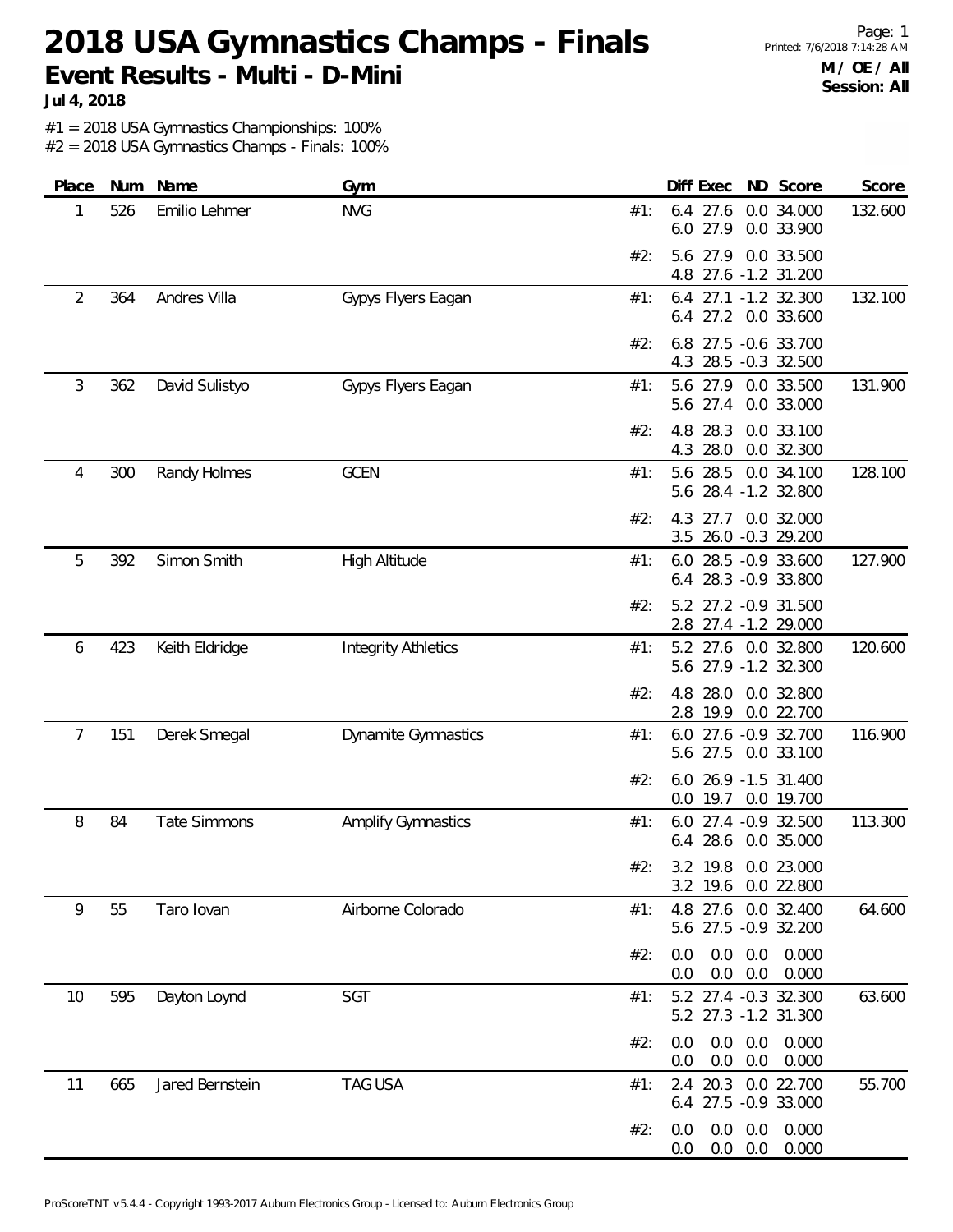**2018 USA Gymnastics Champs - Finals Event Results - Multi - D-Mini**

#1 = 2018 USA Gymnastics Championships: 100%

**Jul 4, 2018**

| $12 \overline{ }$<br>301<br><b>GCEN</b><br>Tate Moorehead<br>$#1: 3.2$ 19.8 0.0 23.000<br>2.8 20.1 0.0 22.900<br>#2: 0.0 0.0 0.0 0.000 | Place | Num Name | Gvm | Diff Exec ND Score | Score  |
|----------------------------------------------------------------------------------------------------------------------------------------|-------|----------|-----|--------------------|--------|
| $0.0\quad 0.0\quad 0.0\quad 0.000$                                                                                                     |       |          |     |                    | 45.900 |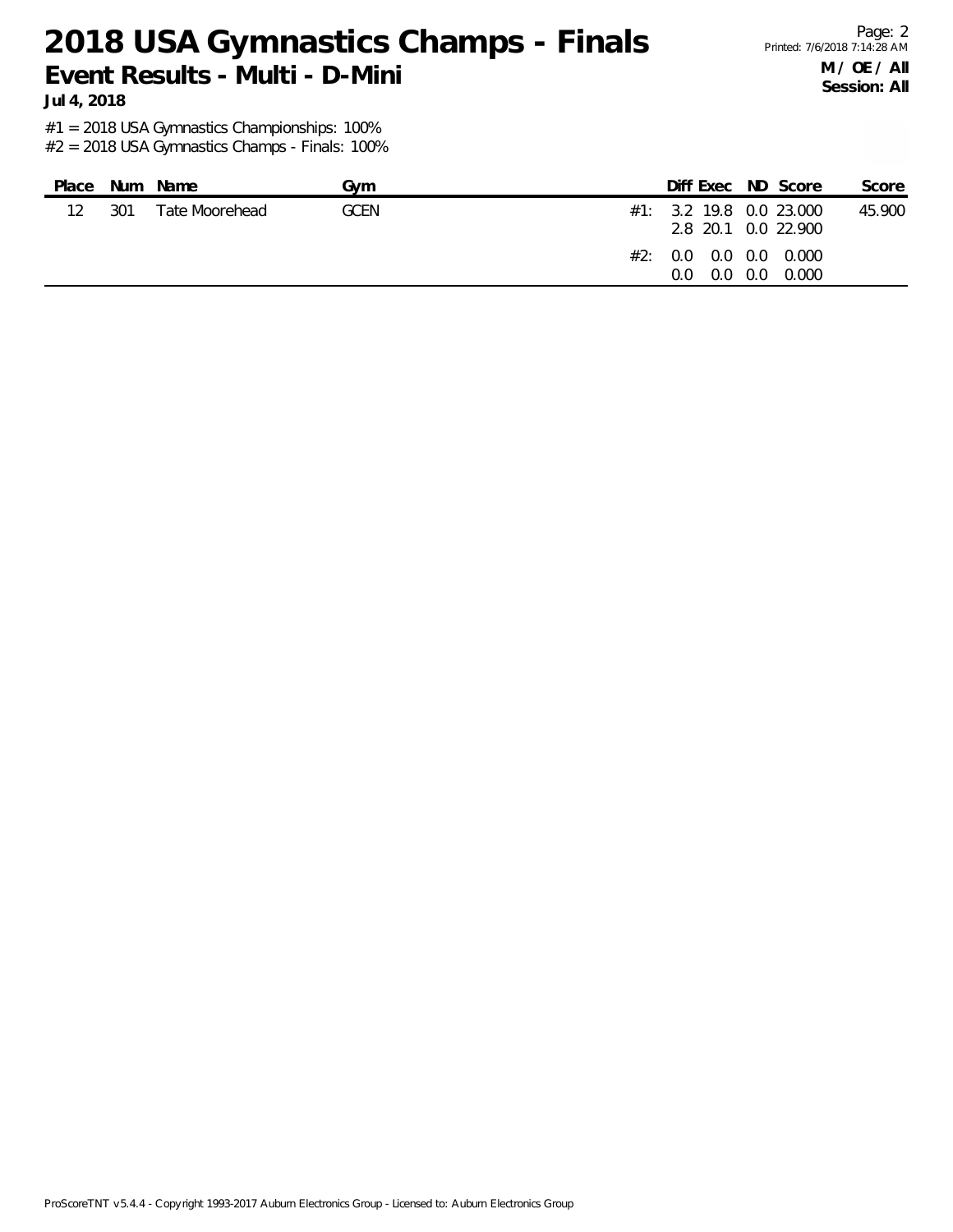### **2018 USA Gymnastics Champs - Finals Event Results - Multi - Synch**

Page: 1 Printed: 7/4/2018 5:04 PM **F / OE / All Session: All**

**Jul 4, 2018**

#1 = 2018 USA Gymnastics Championships: 100%

| Place |      | Num Name          | Gym                |     | Diff Exec<br>HD                             | Sync         | ND Score                        | Score   |
|-------|------|-------------------|--------------------|-----|---------------------------------------------|--------------|---------------------------------|---------|
|       | 5416 | Mazza - Primiano  | <b>ETA</b>         | #1: | 16.8 0.00<br>$0.0^{\circ}$<br>9.9 15.0 0.00 | 17.4<br>17.4 | 0.0 34.200<br>0.0 42.300        | 117.900 |
|       |      |                   |                    | #2: | 9.9 14.8 0.00<br>$0.0\,0.00$<br>0.0         | 0.0          | 16.7 0.0 41.400<br>0.0<br>0.000 |         |
| 2     | 3181 | Holmberg - Holmen | Gypys Flyers Eagan | #1: | 15.6 0.00<br>$0.0^{\circ}$<br>8.1 14.0 0.00 | 15.2<br>16.2 | 0.0 30.800<br>0.0 38.300        | 105.000 |
|       |      |                   |                    | #2: | 8.1 12.9 0.00<br>0.0 0.00<br>0.0            | 14.9<br>0.0  | 0.0 35.900<br>0.000<br>0.0      |         |
| 3     | 5410 | Godfrey - Weiss   | Premier Gymnastics | #1: | 9.9 0.00<br>$0.0^{\circ}$<br>8.5 15.1 0.00  | 8.6<br>11.0  | 0.0 18.500<br>0.0 34.600        | 93.500  |
|       |      |                   |                    | #2: | 8.5 15.0 0.00<br>0.0 0.00<br>0.0            | 16.9<br>0.0  | 0.0<br>40.400<br>0.000<br>0.0   |         |